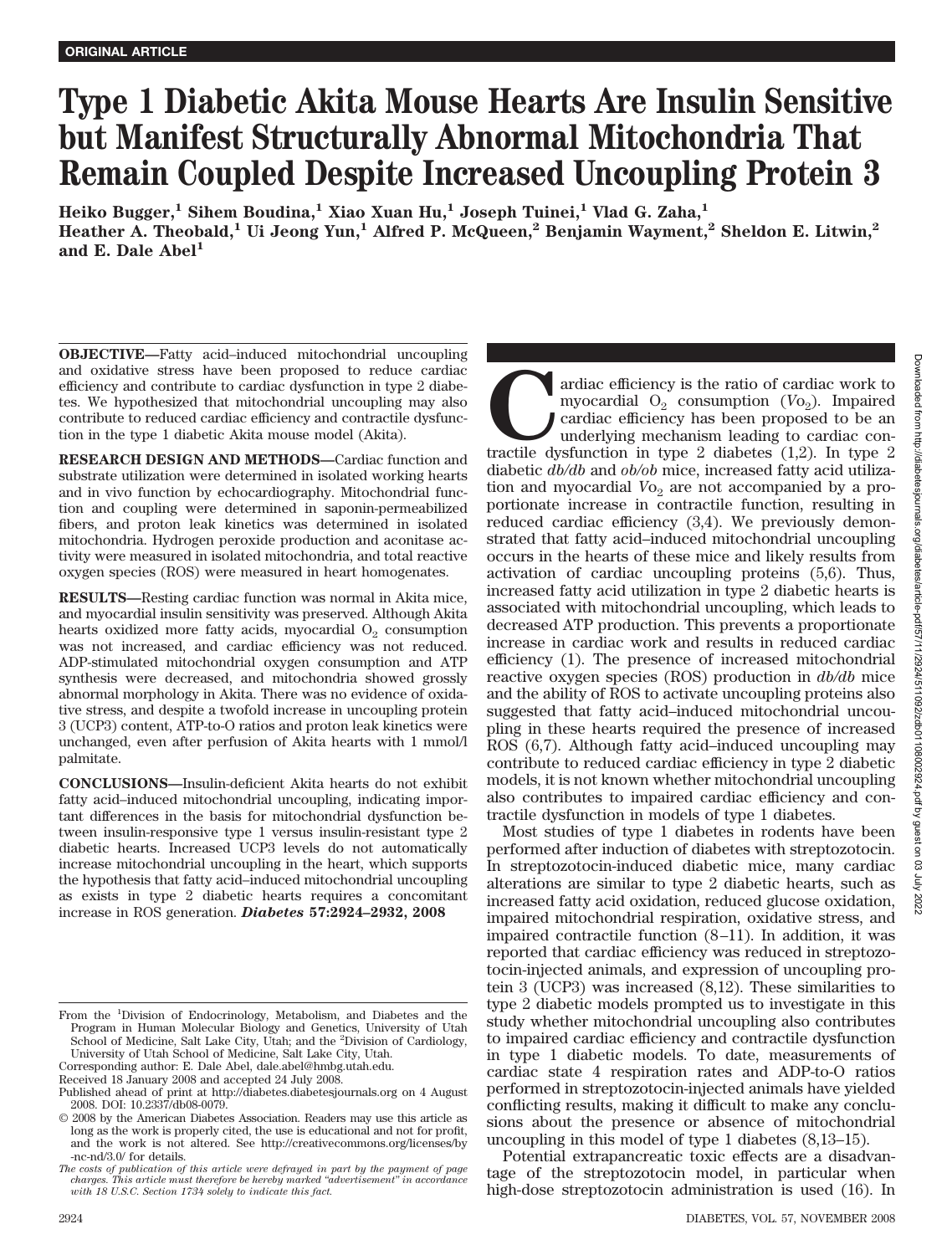addition, the severity of diabetes can vary considerably in this model, and mitochondrial dysfunction may or may not occur (17). To circumvent these concerns, genetic models of type 1 diabetes are increasingly used, and the Animal Models of Diabetic Complications Consortium (AMDCC) has proposed the Akita diabetic mouse as a useful model with which to study the chronic complications of type 1 diabetes (18). This mouse develops diabetes as a consequence of a single base pair substitution in the *Ins2* gene, resulting in improper folding of proinsulin, which leads to protein aggregate–induced endoplasmic reticulum stress in pancreatic islets  $(19,20)$  and eventual  $\beta$ -cell failure  $(19)$ . Akita mice are severely hyperglycemic by 5–6 weeks of age and develop typical chronic complications of diabetes, such as retinopathy, neuropathy, and nephropathy (21,22).

In this study, we hypothesized that mitochondrial uncoupling may also contribute to reduced cardiac efficiency and contractile dysfunction in type 1 diabetes. To test our hypothesis, we measured cardiac contractile function, energy substrate metabolism, and mitochondrial function and coupling in the type 1 diabetic Akita mouse model (Akita). The main finding of this study was that Akita hearts are protected from fatty acid–induced mitochondrial uncoupling despite increased UCP3 expression. Our data imply that mechanisms for mitochondrial dysfunction differ importantly between insulin-deficient type 1 and insulin-resistant type 2 diabetic hearts.

### **RESEARCH DESIGN AND METHODS**

Male Akita mice (C57BL/6) and C57BL/6 controls were obtained from The Jackson Laboratories (Bar Harbor, ME) and housed at 22°C with free access to water and food with a light cycle of 12 h light and 12 h dark. Animals were studied in accordance with protocols approved by the Institutional Animal Care and Use Committee of the University of Utah. All studies were performed in random-fed animals.

**Serum analyses.** Free fatty acid concentrations, triacylglycerol levels, and blood glucose levels were measured as previously described (4).

**Echocardiography.** Contractile function and left ventricular chamber dimensions were measured as described previously (23).

**Heart perfusions.** Contractile function and substrate metabolism were measured in isolated working hearts perfused with Krebs-Henseleit buffer (KHB) containing 5 mmol/l glucose and 0.4 mmol/l palmitate in the presence or absence of 1 nmol/l insulin as previously described (3). For some mitochondrial respiration studies, hearts were perfused in the Langendorff mode with KHB containing 11 mmol/l glucose and 1 mmol/l palmitate for 30 min (5). The effect of a calcium-induced increase in workload on contractility was investigated in Langendorff-perfused hearts with KHB (5 mmol/l glucose and 0.4 mmol/l palmitate) (5). Hearts were perfused for 40 min, and calcium was raised from 2 to 4 mmol/l after 20 min.

**Mitochondrial function.** Saponin-permeabilized fibers were prepared from freshly excised or Langendorff-preperfused hearts as described previously (5). Respiration and ATP synthesis were measured using  $20 \mu$ mol/l palmitoyl carnitine, 10 mmol/l pyruvate, or 5 mmol/l glutamate as substrates, each combined with 2 mmol/l malate. Respiration was measured in the presence of substrate alone  $(V_0)$ , after addition of 1 mmol/l ADP  $(V_{ADP})$ , and after addition of 1  $\mu$ g/ml  $F_0F_1$ -ATPase inhibitor oligomycin (V<sub>Oligo</sub>).

**Proton leak kinetics.** Proton leak measurements were performed in hearts that were preperfused for 20 min with 11 mmol/l glucose and 1 mmol/l palmitate. Mitochondria were prepared from whole hearts by differential centrifugation, and proton leak kinetics was measured in the presence of 20 -mol/l palmitoyl carnitine as previously described (6,24).

**Electron microscopy.** Hearts were freshly excised and immediately washed in ice-cold saline. Samples were collected from left ventricular myocardium and processed as described previously (6). Mitochondrial volume density and number were analyzed by stereology in a blinded fashion using the pointcounting method (6,25).

**Hydrogen peroxide production.** Mitochondrial hydrogen peroxide  $(H_2O_2)$ generation was measured using succinate as a substrate as described previously (6). To block  $H_2O_2$  production at complex I, 10  $\mu$ mol/l rotenone was added to the reaction. Mitochondrial  $H_2O_2$  production is widely accepted as a measure of mitochondrial superoxide production.

**Oxidative stress.** Tissue ROS levels were measured by the conversion of nonfluorescent 2', 7'-dichlorofluorescein-diacetate (DCFDA) to the highly fluorescent 2', 7'-dichlorofluorescein (DCF) in the presence of esterases and ROS (26) (for details, see the supplementary methods available in an online appendix at http://dx.doi.org/10.2337/db08-0079). Activity of mitochondrial aconitase was measured in isolated mitochondria as described previously (27).

**RNA extraction and quantitative RT-PCR.** Total RNA was extracted from hearts with Trizol reagent (Invitrogen, Carlsbad, CA), purified with the RNEasy kit (Qiagen, Valencia, CA), and reverse transcribed (6). Data were normalized by expressing them relative to the levels of the invariant transcript 16S RNA. Primer sequences and accession numbers are presented in supplementary Table 1.

**Western blot analysis.** Isolated mitochondria or whole-cell extracts were prepared as described previously and resolved by SDS-PAGE (5,6). For antibody conditions see supplementary methods in the online appendix. Protein concentrations were determined using the Micro BCA Protein Assay kit (Pierce, Rockford, IL), and equal protein loading was verified by Coomassie staining.

**Statistical analysis.** Data are presented as means  $\pm$  SE. When comparing two groups, significance was determined using a Student's *t* test. Effects of calcium-induced increase in contractility were analyzed using a paired *t* test. Analysis of working heart perfusions  $\pm$  insulin was performed using one-way ANOVA. Significance was assessed by Fisher's protected least significant difference test. For all analyses, the Statview 5.0.1 software package was used (SAS Institute, Cary, NC), and significant difference was accepted when  $P < 0.05$ .

#### **RESULTS**

**Serum metabolites and cardiac growth.** Akita diabetic mice develop type 1 diabetes as early as 5–6 weeks of age and show normal survival until 6 months of age but then show a dramatic decrease in survival with almost no survivors by 12 months of age (19). To investigate the long-term effects of type 1 diabetes on the heart, we chose to investigate mice mainly at 24 weeks of age. Serum glucose levels were markedly increased in Akita mice at 24 weeks of age (138  $\pm$  5 vs. 566  $\pm$  21 mg/dl; *P* < 0.05). Hyperglycemia was accompanied by increased serum fatty acid levels  $(261 \pm 43 \text{ vs. } 537 \pm 72 \text{ }\mu\text{mol/l}; P < 0.05)$  and increased serum triacylglycerol levels  $(0.98 \pm 0.11 \text{ vs.})$ 2.40  $\pm$  0.54 mmol/l;  $P < 0.05$ ). In contrast to wild-type mice, Akita mice showed no increase in body weights as they aged (supplementary Table 2). Heart weights and tibia lengths were measured at 10, 24, and 54 weeks of age in the Akita mice (supplementary Table 2). Although heart-to-tibia length ratios were not different at 10 weeks, we observed reduced ratios at 24 and 54 weeks of age. Heart weight–to–body weight ratios were not reduced, indicating that the reduction in heart size parallels the general catabolic state of diabetic Akita mice.

**Cardiac function.** Cardiac contractile function and chamber dimensions were examined in Akita diabetic mice by echocardiography at 20, 36, and 54 weeks of age. Fractional shortening and ejection fraction were not different at any age (Table 1), and there were no differences in chamber dimensions in diabetic and nondiabetic mice (supplementary Table 3). Cardiac output was increased at 20 weeks of age but was lower at 54 weeks of age in Akita mice, which was likely due to a moderate but nonsignificant reduction in heart rate. Because adaptations of the neurohumoral system can mask the presence of contractile dysfunction in vivo, we investigated contractile function in isolated working hearts in the absence and presence of insulin (Fig. 1*A*–*C*). In the absence of insulin, left ventricular developed pressure was reduced in 24 week-old Akita mice, and a trend toward increased cardiac output in Akita hearts led to no differences in cardiac power. Insulin had a positive inotropic effect in wild-type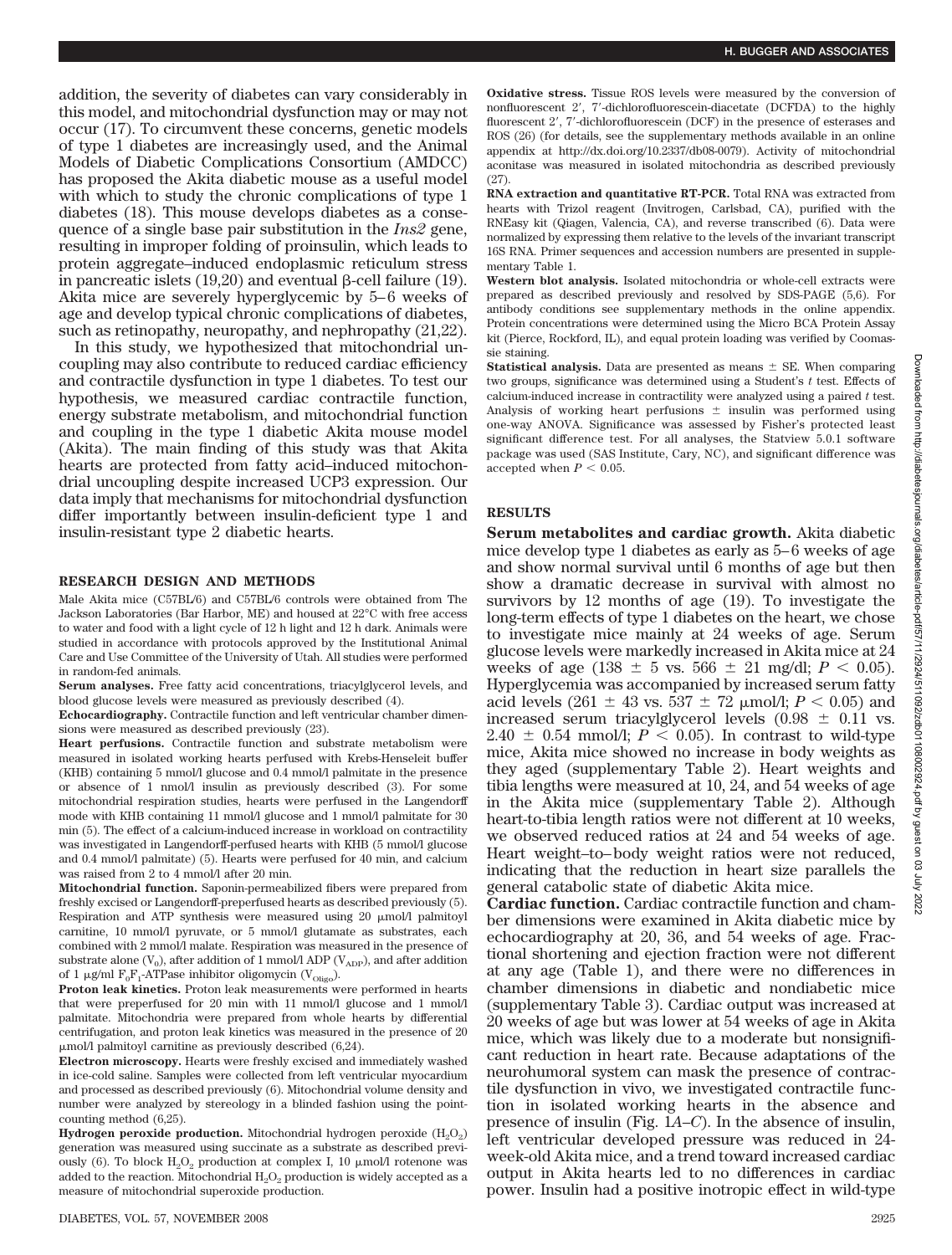Echocardiographic evaluation of contractile function in wild-type and Akita mice at 20, 36, and 54 weeks of age

|                      | $\boldsymbol{n}$ | Fractional<br>shortening $(\%)$ | Ejection<br>fraction $(\%)$ | Heart rate<br>(bpm) | Stroke volume<br>$(\mu l/g \text{ body wt})$ | Cardiac output<br>$(\mu l \cdot \min^{-1} \cdot$<br>$g^{-1}$ body wt) |
|----------------------|------------------|---------------------------------|-----------------------------|---------------------|----------------------------------------------|-----------------------------------------------------------------------|
| Wild type (20 weeks) | 9                | $38.6 \pm 2.4$                  | $76 \pm 3$                  | $415 \pm 12$        | $1.13 \pm 0.03$                              | $467 \pm 14$                                                          |
| Akita (20 weeks)     |                  | $38.7 \pm 2.4$                  | $76 \pm 3$                  | $472 \pm 31$        | $1.12 \pm 0.07$                              | $527 \pm 15*$                                                         |
| Wild type (36 weeks) | 6                | $39.6 \pm 1.2$                  | $78 \pm 1$                  | $470 \pm 41$        | $0.97 \pm 0.04$                              | $456 \pm 25$                                                          |
| Akita (36 weeks)     | 5                | $39.7 \pm 2.7$                  | $78 \pm 3$                  | $421 \pm 29$        | $1.13 \pm 0.04*$                             | $476 \pm 33$                                                          |
| Wild type (54 weeks) | 6                | $24.6 \pm 1.9$                  | $57 \pm 3$                  | $523 \pm 29$        | $1.00 \pm 0.10$                              | $524 \pm 28$                                                          |
| Akita (54 weeks)     | 6                | $27.6 \pm 1.9$                  | $62 \pm 3$                  | $448 \pm 28$        | $0.95 \pm 0.04$                              | $426 \pm 28^*$                                                        |

Data are means  $\pm$  SE unless otherwise indicated.  $P < 0.05$  vs. wild type.

hearts, which was blunted in Akita mice. Heart rates (bpm) were not significantly changed from baseline by insulin (basal vs. insulin: wild type,  $263 \pm 8$  vs.  $281 \pm 8$ ; Akita,  $290 \pm 5$  vs.  $310 \pm 9$ ). To further evaluate myocardial contractile reserve, Langendorff-perfused hearts were examined under normal and increased calcium concentrations. Contractile parameters were similar in 15-week-old wild-type and Akita mice under baseline conditions (2 mmol/l calcium). Changing perfusion conditions to 4 mmol/l calcium significantly increased systolic pressure, developed pressure, and rate pressure product in wildtype and Akita mice by equivalent extents (supplementary Table 4). Thus, despite persistent hyperglycemia, Akita mice exhibited modest left ventricular dysfunction that was evident mainly in insulin-perfused working hearts. In contrast to *ob/ob* mice (5), short-term inotropic reserves were maintained.

**Substrate metabolism, insulin signaling, and cardiac efficiency.** Decreased cardiac efficiency is believed to be an important contributor to the development of contractile dysfunction in type 2 diabetic models and has been postulated to result from fatty acid–induced mitochondrial uncoupling (1). We therefore measured cardiac substrate utilization and oxygen consumption in isolated working hearts of 24-week-old Akita mice in the absence and presence of insulin. Palmitate oxidation rates were increased and glucose oxidation rates were decreased in the presence or absence of 1 nmol/l insulin in Akita hearts compared with the wild type (Fig. 1*D* and *E*). Despite increased fatty acid oxidation, myocardial *V*<sub>o<sub>2</sub> and cardiac efficiency were not different between</sub> wild-type and Akita mice (Fig. 1*G* and *H*). Of interest, metabolic insulin responsiveness was retained in Akita hearts. Thus, insulin-suppressed palmitate oxidation increased glycolysis and glucose oxidation in both wildtype and Akita mice (Fig. 1*D*–*F*). Consistent with intact metabolic insulin signaling, insulin-stimulated Akt phosphorylation on  $\text{Ser}^{473}$  was maintained in hearts of 10- and 24-week-old mice (Fig. 2*A* and *B*). Thus, despite increased fatty acid utilization, Akita hearts maintained normal insulin sensitivity.

**Mitochondrial oxygen consumption and respiratory coupling.** The absence of reduced cardiac efficiency was unexpected and revealed an important difference between



**FIG. 1. Substrate oxidation and contractile performance of Akita hearts. 24-week-old wild-type and Akita mouse hearts were perfused in the isolated working mode without insulin (basal) or in the presence of 1 nmol/l insulin (***n* **4–5).** *A***: Left ventricular–developed pressure (LVDevP).** B: Cardiac output. C: Cardiac power. D: Palmitate oxidation. E: Glucose oxidation. F: Glycolysis. G: Oxygen consumption. H: Cardiac efficiency.  $*P < 0.05$  vs. wild type,  $\Psi P < 0.05$  vs. without insulin.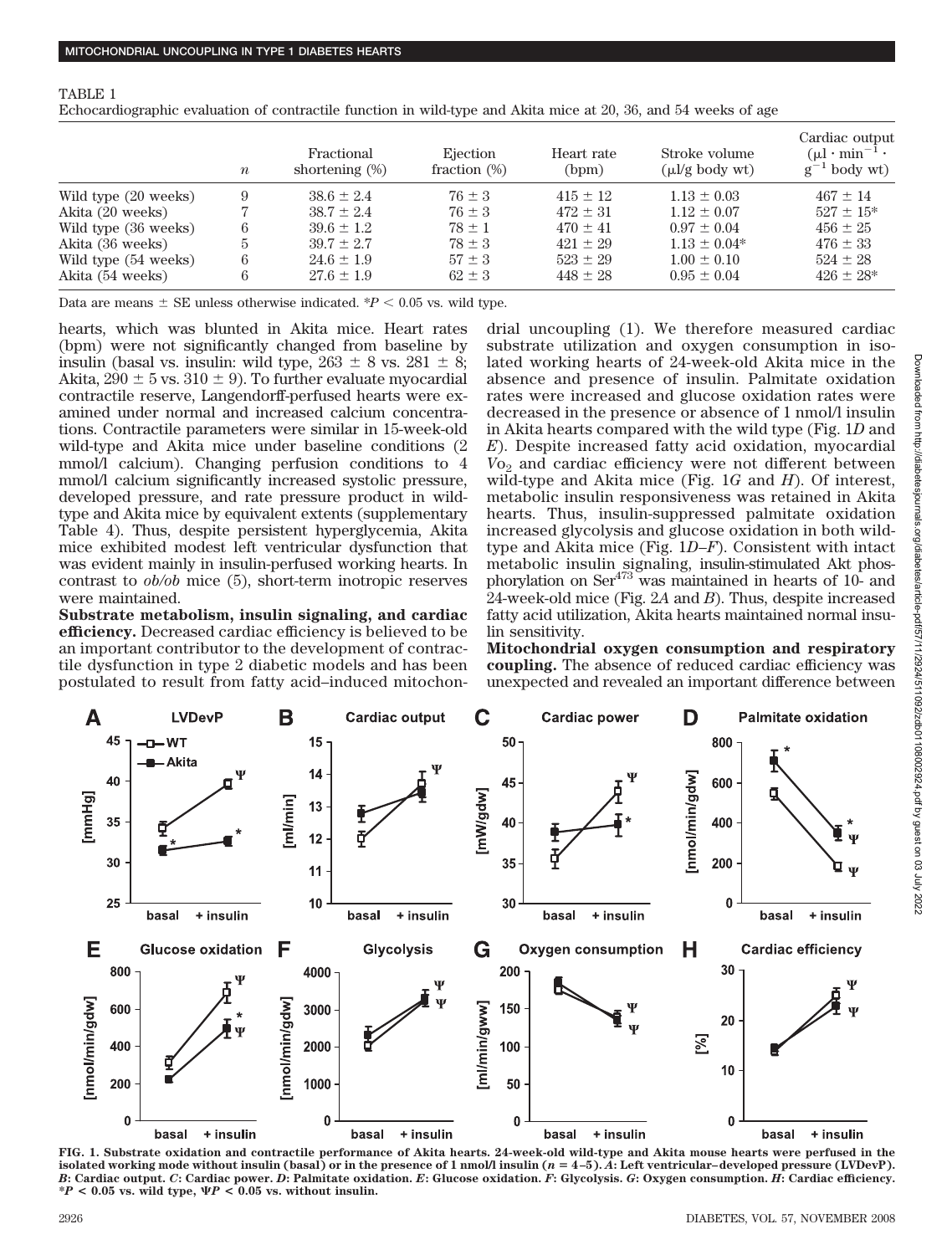

FIG. 2. Intact insulin signaling in Akita hearts. Representative Western blot images showing cardiac protein levels of phosphorylated Akt (p-Akt)<br>on Ser<sup>473</sup> and total levels of Akt (t-Akt) and densitometric quantification **perfusions in the absence (basal) or presence of 1 nmol/l insulin at the age of 10 weeks (***A***) and 24 weeks (***B***).**  $^{\ast}P$  **< 0.05 vs. basal,**  $\Psi P$  **< 0.05 vs. wild-type (WT).**

the type 1 diabetic Akita mouse and type 2 diabetic mouse models. Because mitochondrial uncoupling may underlie impaired cardiac efficiency in type 2 diabetic hearts (1,5,6), we hypothesized that mitochondrial coupling would be normal in Akita hearts. Mitochondrial function was initially evaluated in fibers that were prepared from freshly isolated mouse hearts. In hearts from 24-week-old mice, maximal ADP-stimulated mitochondrial oxygen consumption  $(V_{ADP})$  and ATP synthesis were unchanged using palmitoyl carnitine as a substrate (Fig.  $3A$  and  $E$ ), but  $V_{ADP}$ and ATP synthesis were significantly reduced in Akita mice using pyruvate (Fig. 3*B* and *F*) or glutamate (Fig. 3*C* and *G*) as substrates. Although a respiratory defect was evident, there was no evidence for mitochondrial uncoupling. Rates of oligomycin-insensitive respirations  $(V_{\text{olig}})$ and ATP-to-O ratios were unchanged with any substrate, indicating intact coupling of ATP synthesis to oxygen consumption. In 10-week-old mice, similar reductions in



**FIG. 3. Preserved mitochondrial coupling and impaired mitochondrial oxidative capacity in Akita hearts. Mitochondrial respiratory rates (***A–C***) and ATP synthesis and ATP-to-O ratios (***E–G***) of saponin-permeabilized cardiac fibers from 24-week-old wild-type (WT) and Akita mice using** palmitoyl carnitine (A and E), pyruvate (B and F), or glutamate (C and G) as a substrate ( $n = 6$ ). Similar data were also obtained in 10-week-old mice after incubation with glutamate  $(D \text{ and } H)$ ,  $n = 6$ .  $*P < 0.05$  vs. wild type.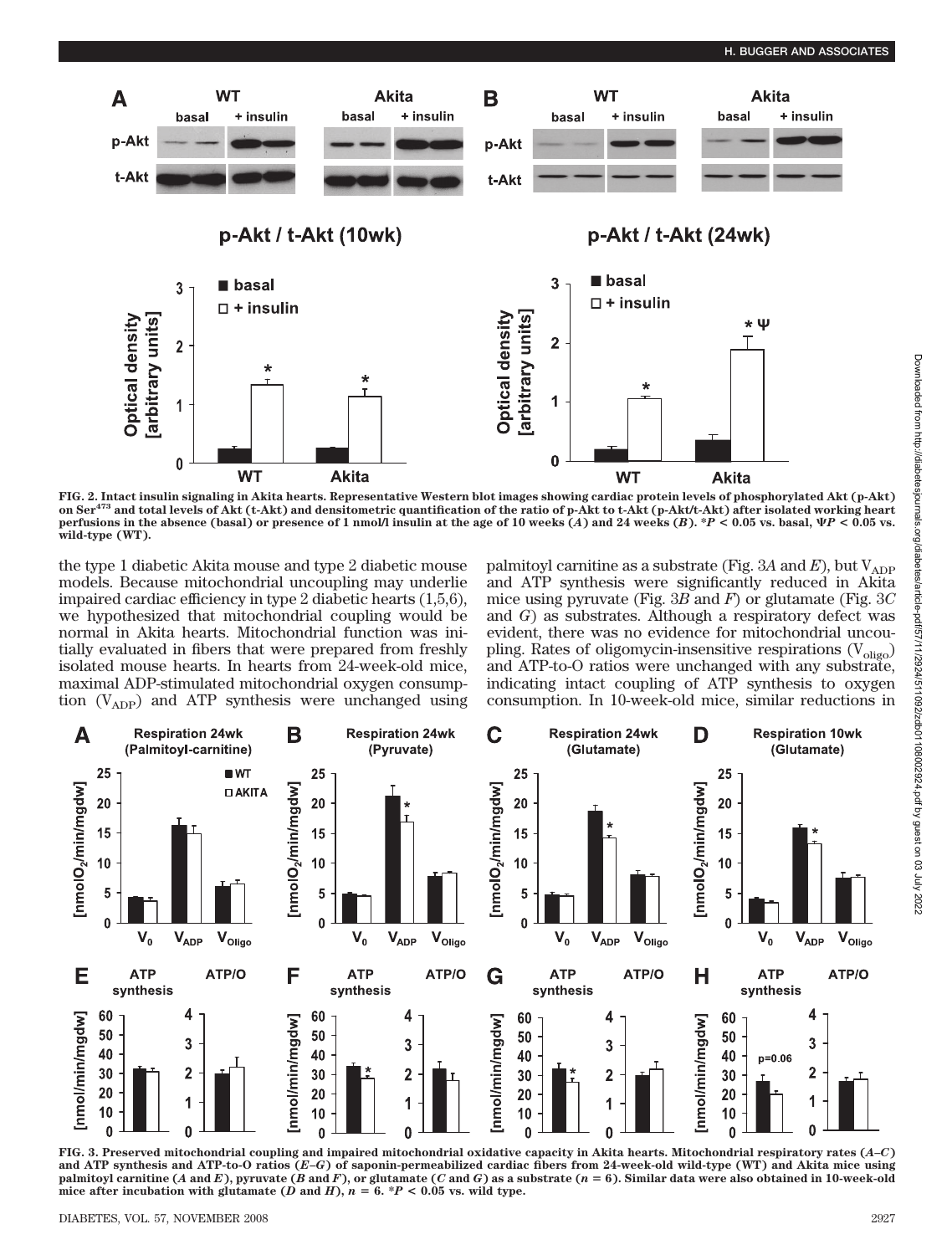

**Proton leak** (Palmitoyl-carnitine) 200 160  $-$  WT - AKITA 120 80 40 O  $\bf{0}$ 50 100 150 200 250 **Membrane potential [mV]** 

**FIG. 4. Fatty acid perfusion does not induce mitochondrial uncoupling. Mitochondrial respiratory rates (***A***) and ATP synthesis and ATP-to-O ratios (***B***) of saponin-permeabilized cardiac fibers generated from 24-week-old wild-type (WT) and Akita mouse hearts that were perfused with KHB containing 11 mmol/l glucose and 1 mmol/l palmitate. Palmitoyl carnitine was** used as respiratory substrate  $(n = 6)$ . *C*: Proton leak kinetics of mitochon**dria isolated from 24-week-old wild-type and Akita mouse hearts preperfused with KHB containing 11 mmol/l glucose and 1 mmol/l palmitate. Palmitoyl** carnitine was used as respiratory substrate  $(n = 6)$ .

glutamate-supported respirations  $(V_{ADP})$  were observed (Fig. 3*D*). ATP synthesis rates were proportionately reduced; thus, ATP-to-O ratios were not different (Fig. 3*H*).

We previously reported that mitochondrial uncoupling became evident in *ob/ob* and *db/db* mouse hearts after hearts were perfused with increased concentrations of fatty acids (5,6). Thus, palmitoyl carnitine respirations were determined in permeabilized fibers from hearts of 10-week-old Akita and control mice after perfusion with 11 mmol/l glucose and 1 mmol/l palmitate (Fig. 4*A* and *B*). Under these conditions, we observed no differences in  $V_{ADP}$ ,  $V_{oligo}$ , ATP production rates, or ATP-to-O ratios. Finally, to provide more definitive evidence for the absence of mitochondrial uncoupling in Akita hearts, we isolated mitochondria from hearts of 24-week-old Akita mice after perfusion of hearts with 11 mmol/l glucose and 1 mmol/l palmitate and measured proton leak kinetics (Fig. 4*C*). Proton leak kinetics curves were entirely overlapping between mitochondria from Akita mice and nondiabetic controls, indicating the absence of mitochondrial uncoupling.

**Expression of mitochondrial genes and mitochondrial morphology.** To understand the molecular basis for impaired mitochondrial respiratory capacity with glutamate and pyruvate, we investigated gene expression in Akita and wild-type hearts at 24 weeks of age (Fig. 5*A*). Expression of genes encoding for subunits of the electron transport chain was reduced for four of five genes examined in Akita mice. In contrast, two forms of peroxisome proliferator–activated  $\gamma$  coactivator-1 (*PGC-1* $\alpha$  and *PGC-* $1\beta$ ) and their downstream mediators (nuclear respiratory factor 1 [*NRF1*], mitochondrial transcription factor A [*TFAm*], and estogen-related receptor- $\alpha$  [*ERR* $\alpha$ ]) were not differentially expressed. Genes encoding for peroxisome proliferator–activated receptor  $\alpha$  (*PPAR* $\alpha$ ) and for enzymes and transporters of fatty acid utilization did not show a uniform trend toward increased expression except for malonyl CoA decarboxylase. Expression of *GLUT1* and *GLUT4* was reduced, and expression of pyruvate dehydrogenase kinase 4 (*PDK4*) was increased in Akita, consistent with impaired glucose oxidation in Akita. Interestingly, expression of *UCP2* and *UCP3* was significantly increased in Akita, and these changes were accompanied by increased expression of mitochondrial thioesterase 1 (*MTE1*). Consistent with increased mRNA levels, there was a twofold increase in UCP3 protein content (Fig. 5*B*). This observation is of particular interest because we detected no evidence of mitochondrial uncoupling in mitochondria from Akita mice.

Electron microscopy revealed markedly reduced cristae density in Akita but not in wild-type mice (Fig. 6*A*). Of the images evaluated, 75% showed lipid droplets in Akita mice, but no lipid droplets were observed in wild-type mice (arrows in Fig. 6*A*). Although mitochondrial volume density was increased in Akita mice, mitochondrial number was unchanged between the groups (Fig. 6*B* and *C*). **No evidence for oxidative stress or increased ROS in Akita hearts.** Thus far, we have shown that Akita mitochondria reveal defects in oxygen consumption in the absence of mitochondrial uncoupling (despite increased UCP3 content). We previously demonstrated that in type 2 diabetic *db/db* mice, fatty acid–induced mitochondrial uncoupling is mediated by activation of UCPs in the presence of increased ROS production and evidence of oxidative stress. These results suggested that increased ROS is required for activation of UCPs in diabetic hearts (6). We therefore hypothesized that the absence of mitochondrial uncoupling in Akita hearts despite increased UCP3 content was due to reduced ROS in Akita hearts. Consistent with this hypothesis, there was no increase in mitochondrial  $H_2O_2$  production. Akita mice showed a  $38-46%$  decrease in mitochondrial  $H_2O_2$  generation compared with wild-type mice at 10 or 24 weeks of age (Fig. 7*A* and *D*). Addition of the complex I inhibitor rotenone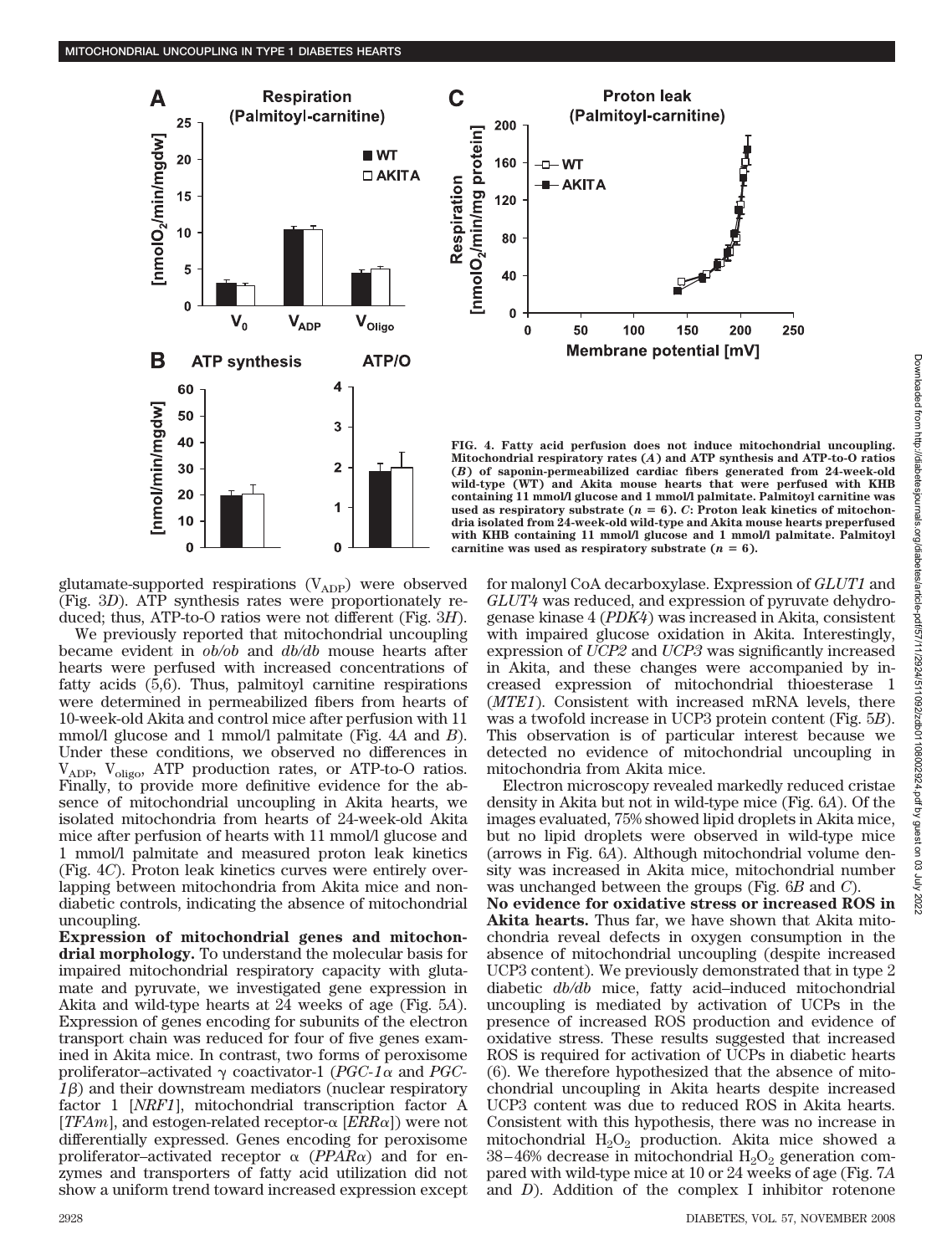

**FIG. 5. Reduced OXPHOS expression and increased UCP expression.** *A***: Myocardial gene expression in 24-week-old wild-type (WT) and Akita mice** normalized to 16S RNA transcript levels (n = 8). Values represent fold change in mRNA transcript levels relative to wild type, which was assigned<br>as one (dashed line). B: Representative Western blot images and densitometri **from 24-week-old wild-type and Akita mice (***n* **4). Coomassie blue staining was used as a loading control. \****P* **< 0.05 vs. wild type.**

abolished mitochondrial  $H_2O_2$  production, suggesting that mitochondrial ROS production mainly arises from complex I in wild-type and Akita mice. Mitochondrial aconitase activity was not decreased in Akita mice at both ages (Fig. 7*B* and *E*), and oxidation of 2-7-dichlofluoroscein diacetate (DCFDA), a measure of tissue ROS levels, was unaltered in 24-week-old hearts (Fig. 7*C*). In addition, there was no induction of antioxidant defense pathways. Transcript levels of glutathione peroxidase 1, mitochondrial manganese superoxide dismutase (*SOD2*), and peroxiredoxin 3 (*PRDX3*) were either unchanged or even reduced in Akita (Fig. 5*A*). Similarly, protein levels of SOD2 and PRDX3 were unchanged between the groups (Fig. 7*F* and *G*).

# **DISCUSSION**

Reduced cardiac efficiency is a well-described characteristic of type 2 diabetic hearts in animal models and humans (3,28). In this study, we addressed the following question: Do impaired cardiac efficiency and fatty acid– induced mitochondrial uncoupling contribute to cardiac contractile dysfunction in type 1 diabetic Akita mice? Similar to type 2 diabetic hearts, substrate metabolism shifts toward increased fatty acid metabolism, and mitochondrial oxidative capacity is impaired. However, in contrast to type 2 diabetic mouse models, Akita mice show relatively preserved contractile function under ambient conditions, no impairment in cardiac efficiency, and no evidence of mitochondrial uncoupling (normal  $V_{\text{oligo}}$ , ATPto-O ratios, and proton leak). Perfusion of hearts with high fatty acid concentrations was not sufficient to induce

mitochondrial uncoupling despite the presence of increased UCP3 levels. Moreover, the absence of oxidative stress distinguishes the Akita mouse from type 2 diabetic models. Thus, the molecular mechanisms for mitochondrial dysfunction importantly differ between insulin-deficient type 1 and insulin-resistant type 2 diabetic mice. We also show that increased UCP3 does not invariably lead to increased mitochondrial uncoupling in the heart, supporting the hypothesis that fatty acid–induced mitochondrial uncoupling in diabetic hearts may require a concomitant increase in ROS generation.

The absence of mitochondrial uncoupling in Akita hearts was associated with the absence of oxidative stress. Mitochondrial superoxide production, measured as  $H_2O_2$ generation, was actually decreased, and the activity of mitochondrial aconitase and oxidation of DCFDA, which are independent measures of oxidative damage, were unaltered in Akita hearts. The association of mitochondrial uncoupling with increased ROS and lipid peroxide generation in type 2 diabetic *db/db* hearts (6) and the lack of uncoupling and the absence of oxidative stress in type 1 diabetic Akita hearts suggest a causal interdependence of ROS production and mitochondrial uncoupling in diabetic hearts. Superoxide increases proton conductance by UCP3 in isolated rat skeletal muscle mitochondria, and lipid peroxidation products, such as hydroxynonenal, increase proton leak in isolated mitochondria from multiple tissues, including the heart, via UCPs and adenine nucleotide translocator (7,24). Although fatty acids appear to be required for proton transport of UCP2 and UCP3 when reconstituted in liposomes, Echtay et al. (24) showed that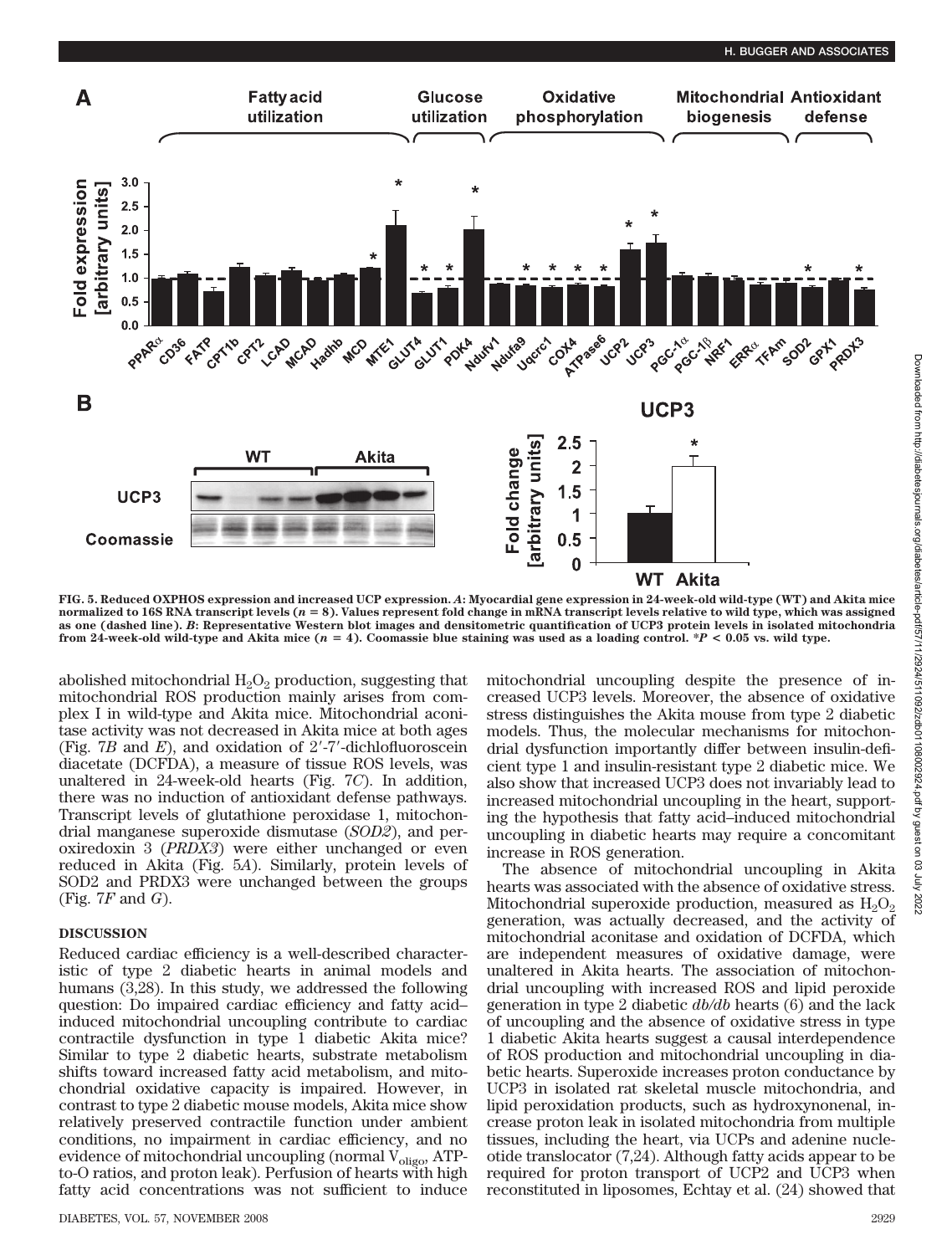

**FIG. 6. Altered mitochondrial morphology in Akita hearts. Representative longitudinal electron microscopy images of left ventricular wall of 24-week-old wild-type (WT) and Akita mice (***A***), stereological quantification of mitochondrial volume density (***B***), and mitochondrial number** (*C*) ( $n = 4$ ). Magnifications ( $\times$ 10,000 and  $\times$ 40,000) are shown **on each image, and black arrows on the images indicate lipid droplets. \****P* **< 0.05 vs. wild type.**

hydroxynonenal-induced proton conductance does not require the presence of fatty acids (29). Thus, it appears that for fatty acid–induced mitochondrial uncoupling, as observed to occur in type 2 diabetic hearts, an increase in ROS may be required in addition to increased fatty acid availability and utilization.

The absence of oxidative stress or of any increase in ROS or  $H_2O_2$  production in Akita hearts was unexpected. Inhibition of mitochondrial  $H_2O_2$  production in the presence of rotenone suggested that complex I accounted for most of the ROS production in Akita and control hearts. This contrasts with similar studies in mitochondria isolated from *db/db* hearts in which additional mitochondrial complexes (likely complex III) also contributed to ROS generation (6). The reduction in ROS generation in Akita mice suggested that there might be a defect at the level of mitochondrial complex I. This was also supported by the observation that mitochondrial respirations in the presence of glutamate and pyruvate, which are complex I substrates, were also reduced, whereas this was not the case with palmitoyl carnitine that delivers reducing equivalents to complex I and complex II. Thus, a simple increase in substrate flux might not be sufficient to increase mitochondrial ROS generation in diabetic hearts in the absence of specific alterations in mitochondrial complex activities that amplify ROS generation.

Oxidative stress has been proposed to contribute to mitochondrial dysfunction in the hearts of type 1 diabetes mouse models (30,31). In the present study, we demonstrated impaired mitochondrial function and perturbed mitochondrial morphology in the absence of any evidence of oxidative stress. Interestingly, impaired mitochondrial morphology in the type 1 diabetic OVE26 mouse can be normalized by overexpression of manganese superoxide dismutase (MnSOD) or catalase in the heart, but MnSODdeficient mice die from early dilated cardiomyopathy and have normal cardiac mitochondrial morphology (30–32). In other transgenic models, knockout of the mitochondrial transcription factor A leads to reduced mitochondrial DNA replication and transcription and enlarged mitochondria with abnormal cristae morphology, and combined deletion of the cardiac insulin and IGF1 receptor results in impaired oxidative phosphorylation (OXPHOS) gene transcription and decreased mitochondria that appeared to be less dense in electron micrographs (33–35). Thus, in some contexts, changes in the content of electron transport chain subunits can be associated with changes in mitochondrial morphology. Because insulin is a positive regulator of OXPHOS gene expression and because OXPHOS gene expression is decreased in the Akita mouse heart, insulin deficiency as opposed to oxidative stress might be an important contributor to mitochondrial dysfunction and altered morphology in the Akita mouse model (36,37). Defective insulin signaling has been reported to reduce expression levels of genes involved in  $\beta$ -oxidation (23), yet fatty acid oxidation genes were unchanged or increased in Akita mice. We believe that this reflects the impact of  $PPAR\alpha$  activation in the face of increased fatty acid availability.

An important observation in the present study is that increased content of UCP3 in the heart should not be taken to indicate increased mitochondrial uncoupling. We previously reported that increased mitochondrial uncoupling activity can occur in the absence of any changes in UCP3 content in hearts from *ob/ob* and *db/db* mice (5,6). It is important to discuss what might drive UCP3 levels in Akita mouse hearts. Besides detoxification of ROS, UCP3 has been postulated to play a role in the regulation of fatty acid metabolism. Conditions associated with increased fatty acid availability, such as fasting, high-fat feeding, and diabetes, result in increased UCP3 expression, likely due to increased PPAR $\alpha$  signaling (12,38–40). In general, muscle UCP3 protein content is negatively related to fatty acid oxidative capacity, and induction of UCP3 is most pronounced in glycolytic muscle upon fasting and high-fat feeding (41,42). Thus, increased UCP3 expression may reflect an adaptive response to fatty acid overload (43). Based on the fatty acid cycling model, it has been proposed that export of fatty acid anions from the matrix into the intermembrane space via UCPs may help to lower intramitochondrial fatty acid levels if increased fatty acid availability exceeds mitochondrial oxidative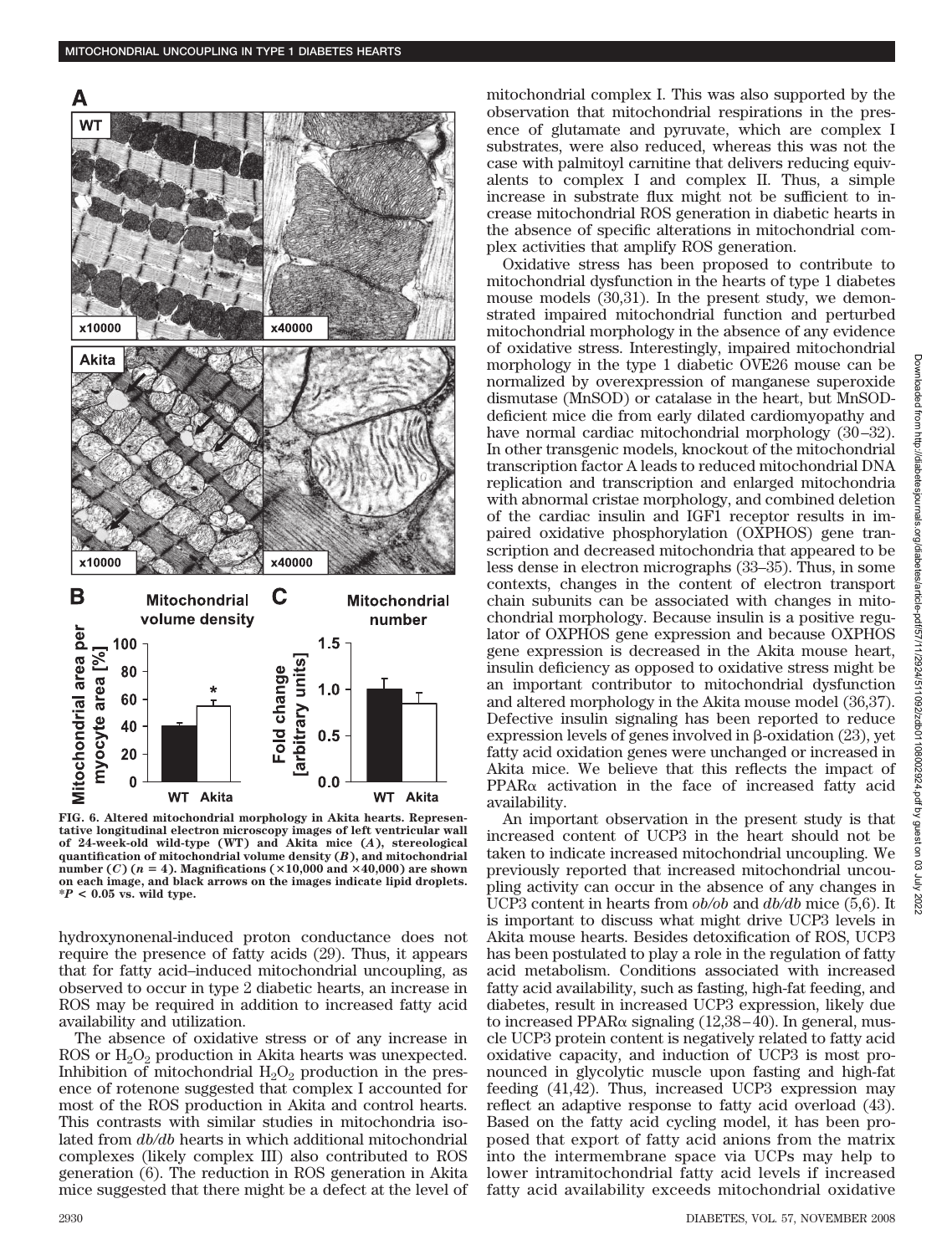

**FIG. 7. Oxidative stress is absent in Akita hearts.**  $H_2O_2$  **production in isolated mitochondria of wild-type (WT) and Akita mice at 24 weeks (***A***)** and 10 weeks (*D*) of age ( $n = 4$ ). Mitochondrial aconitase activity of wild-type and Akita mice at 24 weeks (*B*) and 10 weeks (*E*) of age ( $n = 4$ ). *C***: Oxidation of DCFDA measured in cardiac whole-tissue extracts from 24-week-old wild-type and Akita mice (***n* **5). Representative Western blot images and densitometric quantification of MnSOD (***F***) and PRDX3 (***G***) in isolated mitochondria of 24-week-old wild-type and Akita mice**  $(n = 4)$ . Coomassie blue staining was used as a loading control. \* $P < 0.05$  vs. wild type.

capacity (43–45). Thereby, oxidation of intramitochondrial fatty acids into harmful lipid peroxides could be prevented. Expression of MTE1 often parallels that of UCP3, and this was also the case in the present study. MTE1 catalyzes conversion of acyl-CoAs back to fatty acid anions, which can then be translocated out of the matrix by UCPs (13,29). In the cytosol, they may be reesterified and oxidized in the mitochondria, stored as triglycerides, or used for other pathways. Nonesterified fatty acids can be generated within mitochondria and exported from the matrix, and these events are markedly increased in cardiac mitochondria from streptozotocin-induced type 1 diabetic rats (13). Despite increased basal fatty acid oxidation, Akita mice also revealed increased lipid droplets; thus, it is tempting to speculate that fatty acyl-CoAs would be converted to fatty acid anions by increased MTE1 activity, exported by UCP3, reesterified, and stored as triglycerides. Thus, UCPs would contribute to match fatty acid availability with oxidation to prevent intramitochondrial lipotoxic effects.

A number of important differences between Akita mice and previously evaluated models of type 2 diabetes were observed (3–6,8). First, there was a relative preservation of cardiac function and preserved inotropic responses to a calcium-induced increase in workload. This likely reflects the more profound mitochondrial dysfunction in the type 2 models and a greater degree of mitochondrial uncoupling. Preliminary studies do suggest, though, that cardiac dysfunction may develop in Akita mice after a longer-term hemodynamic challenge, such as after isoproterenol infusion (supplementary results and supplementary Table 5), but the mechanisms for this remains to be elucidated. Second, insulin sensitivity was preserved in Akita hearts in contrast to the insulin resistance reported in models of type 2 diabetes (2,3). Although insulin levels in diabetic Akita are 40% of insulin levels in nondiabetic controls (19), these ambient insulin concentrations might be sufficient to

maintain mitochondrial function to a greater extent than models in which insulin signaling is severely impaired. Finally, myocardial Vo<sub>2</sub> was not increased despite increased oxidation rates of exogenous palmitate. Although this may partly reflect the absence of mitochondrial uncoupling, it is also possible that reduced oxidation of glucose and endogenous triglycerides coupled with mitochondrial dysfunction reduced myocardial  $V_{{\mathcal{O}}_2}$  in intact perfused hearts.

In conclusion, despite a significant increase in UCP3 content, insulin-deficient Akita hearts do not develop fatty acid–induced mitochondrial uncoupling, suggesting that underlying mechanisms for mitochondrial dysfunction may importantly differ between insulin-responsive type 1 versus insulin-resistant type 2 diabetic hearts. Increased UCP3 levels do not invariably lead to increased mitochondrial uncoupling in the heart, thereby supporting the hypothesis that fatty acid–induced mitochondrial uncoupling in diabetic hearts requires a concomitant increase in ROS or lipid peroxide generation.

## **ACKNOWLEDGMENTS**

H.B. has received a postdoctoral fellowship grant from the German Research Foundation. S.B. has received postdoctoral fellowships from the Juvenile Diabetes Research Foundation and the American Heart Association (AHA). V.G.Z. has received a postdoctoral fellowship from the AHA Western Affiliates. S.E.L. has received a VA Merit Award. E.D.A. is an established investigator of the AHA. This study was supported by National Institutes of Health Grants UO1-HL-70525, UO1-HL-087947 (AMDCC), and RO1-HL-070070.

## **REFERENCES**

- 1. Boudina S, Abel ED: Mitochondrial uncoupling: a key contributor to reduced cardiac efficiency in diabetes. *Physiology* 21:250–258, 2006
- 2. Bugger H, Abel ED: Molecular mechanisms for myocardial mitochondrial dysfunction in the metabolic syndrome. *Clin Sci* 114:195–210, 2008